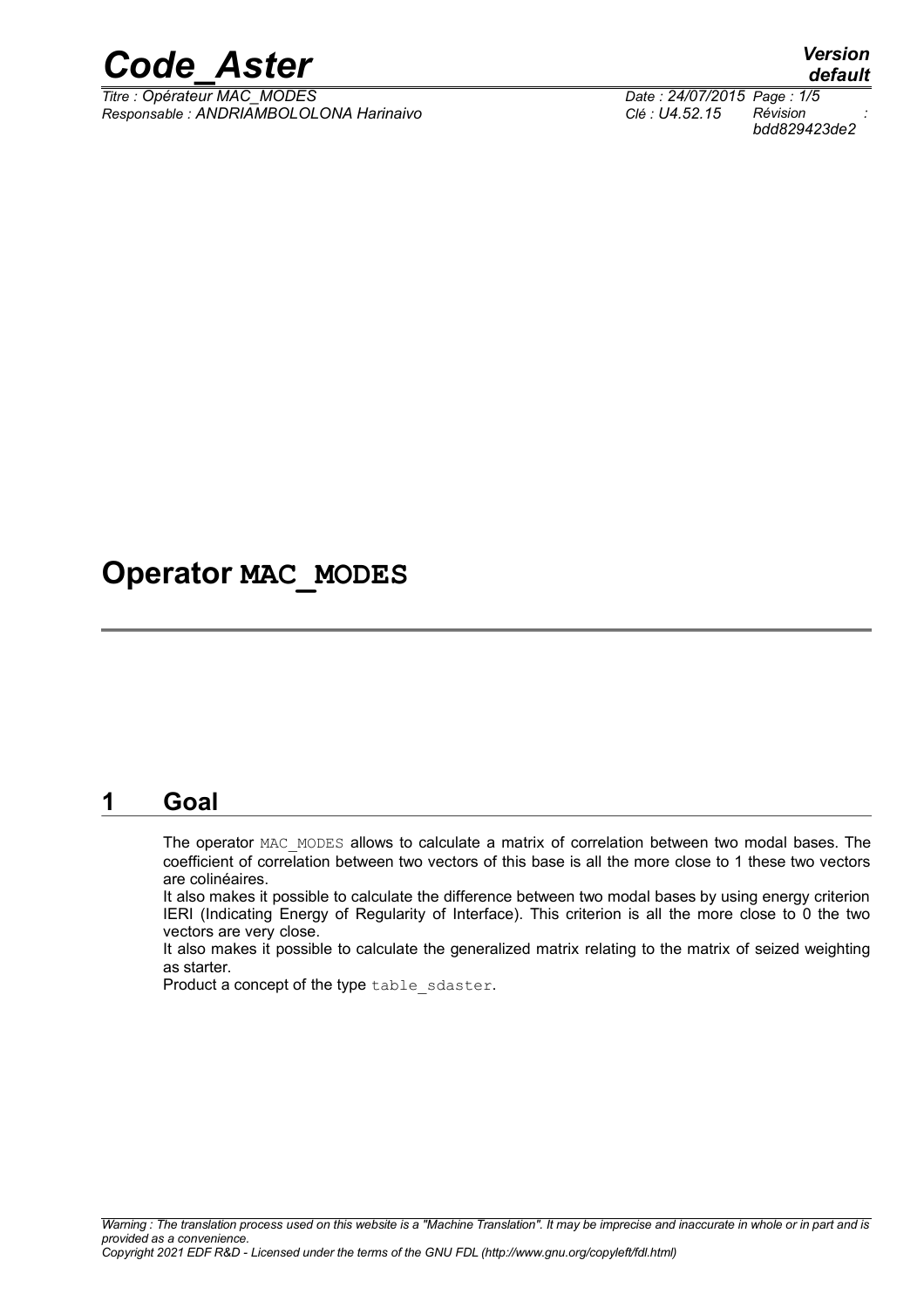# **Code Aster**

Titre : Opérateur MAC\_MODES<br>Responsable : ANDRIAMBOLOLONA Harinaivo

# Clé : U4.52.15

#### Date: 24/07/2015 Page: 2/5 Révision bdd829423de2

**Version** 

default

### **Contents**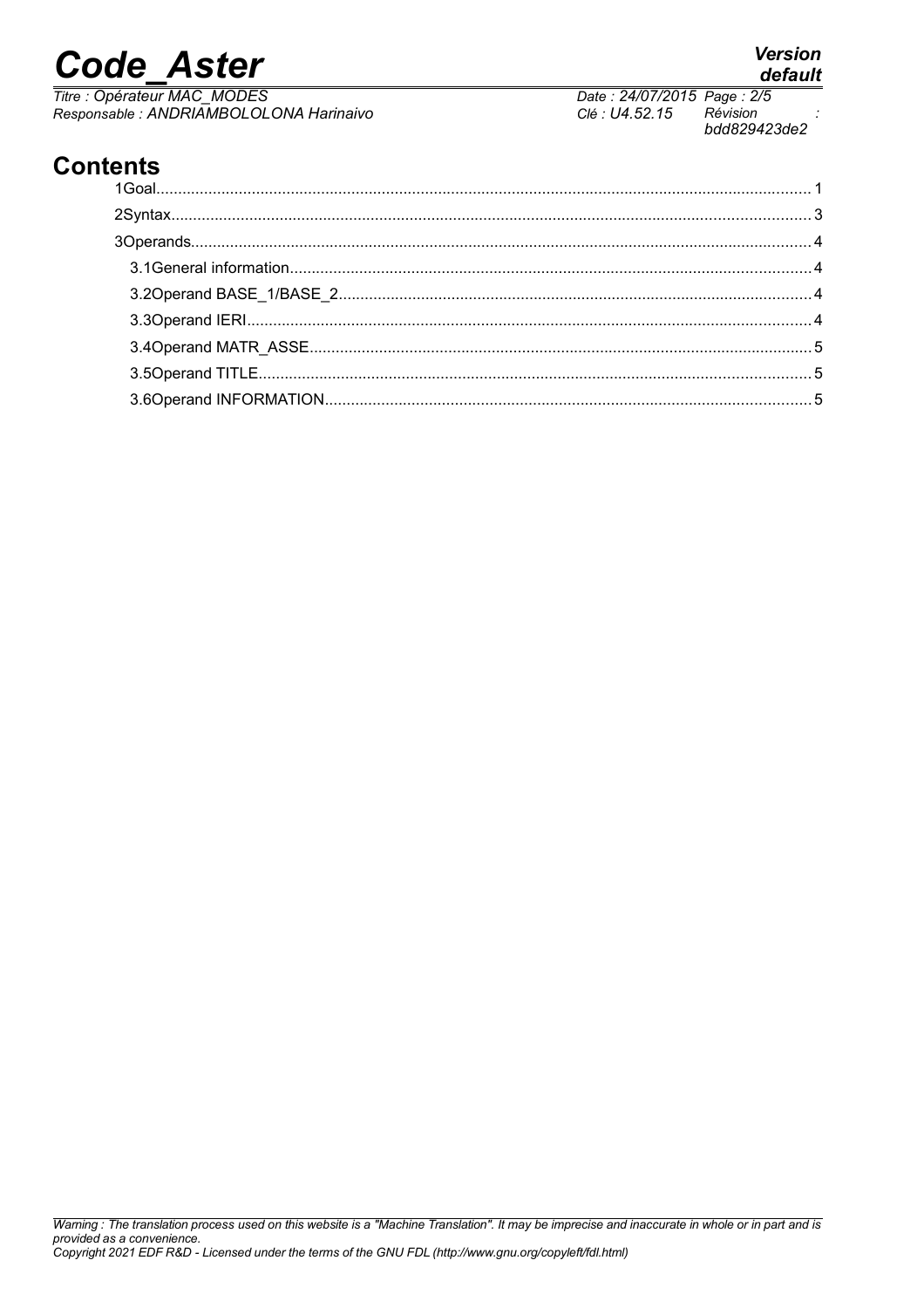# *Code\_Aster Version*

*Titre : Opérateur MAC\_MODES Date : 24/07/2015 Page : 3/5 Responsable : ANDRIAMBOLOLONA Harinaivo Clé : U4.52.15 Révision :*

*bdd829423de2*

### **2 Syntax**

)

mac [table\_sdaster] = MAC\_MODES

|   |                             |                     | [mode meca]<br>[mode meca c]                                 |
|---|-----------------------------|---------------------|--------------------------------------------------------------|
|   | BASE $2 = base 2$ ,         |                     | [mode flamb]<br>[mode meca]<br>[mode meca c]<br>[mode flamb] |
| ♦ | 'YES'<br>$IERT =$           |                     | KN                                                           |
| ♦ | MATR ASSE = $\text{matr}$ , |                     | [matr asse depl r]<br>[matr asse depl c]                     |
| ♦ | $/$ 'tit'<br>$TITLE =$      |                     | KN                                                           |
| ♦ | INFORMATION = $/ 1,$<br>2,  |                     | [DEFECT]                                                     |
|   |                             | BASE $1 = base 1$ , |                                                              |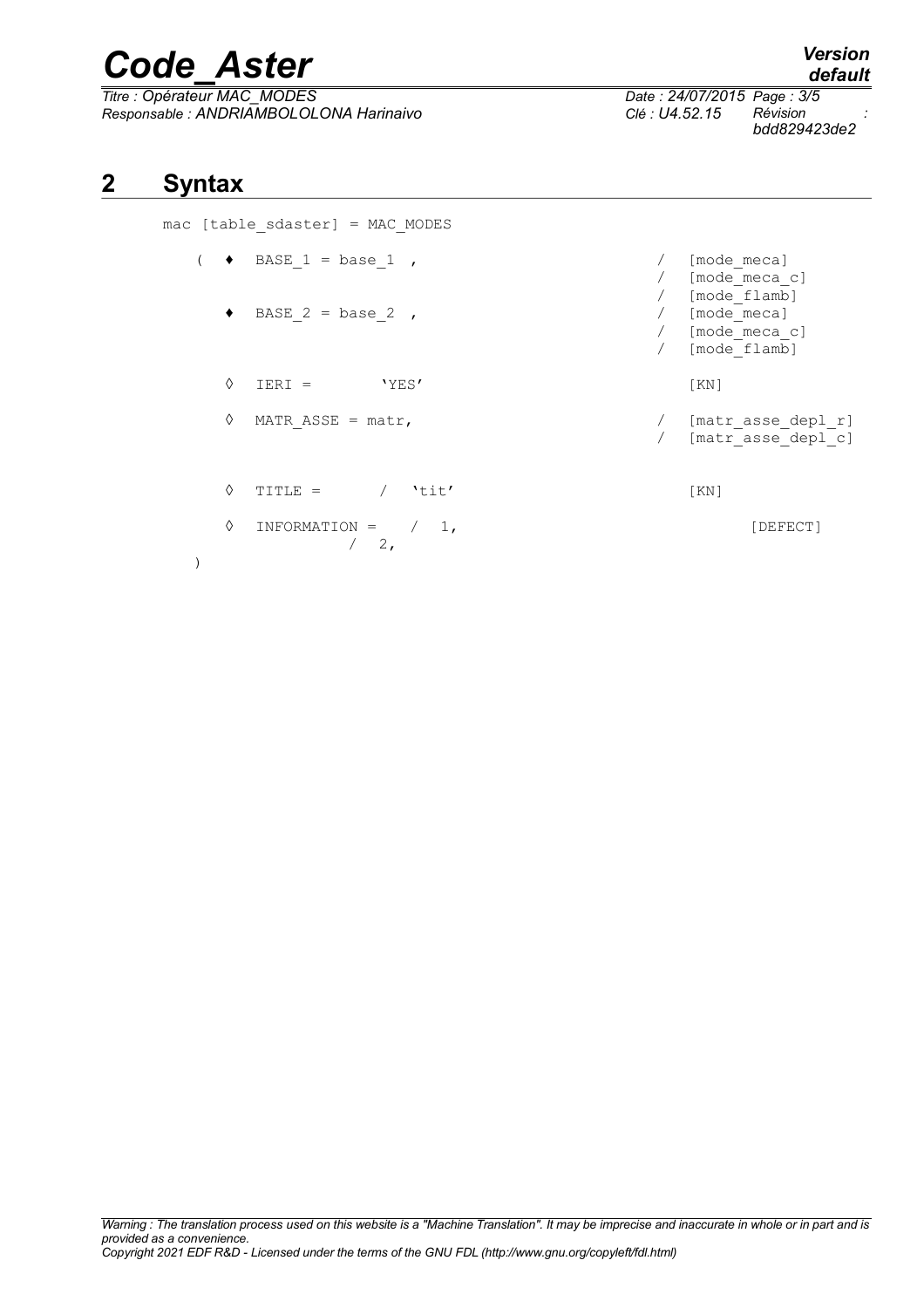# *Code\_Aster Version*

*Titre : Opérateur MAC\_MODES Date : 24/07/2015 Page : 4/5 Responsable : ANDRIAMBOLOLONA Harinaivo Clé : U4.52.15 Révision :*

*bdd829423de2*

*default*

### **3 Operands**

#### **3.1 General information**

The matrix of MAC (**M**odal **With**ssurance **C**riterion) indicate the correlation between two lists of vectors. It is often used to check the orthogonality of two modal bases (experimental or digital).

The 2rd line, j-ième column of the matrix of MAC is defined by the following relation:

$$
MAC_{ij} = \frac{\left(\Phi_i^H W \Phi_j\right)^2}{\left(\Phi_i^H W \Phi_i\right) \left(\Phi_j^H W \Phi_j\right)}
$$

Where:  $\Phi_i^+$  is the 2rd vector of the first base,

 $\Phi_{_j}$  is the j-ième vector of the second base,

*W* is a matrix of weighting,

The exhibitor *<sup>H</sup>* indicate transposed combined.

This matrix of MAC is diagonal if the two bases are formed by the modal vectors resulting from the same structure and if the matrix of weighting is equal to the matrix of mass or stiffness of the structure considered. One speaks then about the orthogonality of the clean modes compared to the matrix about mass or stiffness. Quantity  $\Phi_i^H W \, \Phi_j^{\phantom{H}}$  corresponds at the end of the matrix of stiffness (or mass) generalized if the matrix of weighting is equal to the matrix of stiffness (or of mass).

Criterion IERI (**I**ndicator **E**nergetic of **R**egularity of**I**nterface) is an energy indicator making it possible to calculate the difference between two vectors. It is defined by the following relation:

$$
IERI_{ij} = \frac{\left( \left( \Phi_i - \Phi_j \right)^H W \left( \Phi_i - \Phi_j \right) \right)^2}{\left( \Phi_i^H W \Phi_i \right)^2 + \left( \Phi_j^H W \Phi_j \right)^2}
$$

The matrix of weighting is either the matrix of mass, or the matrix of rigidity of the structure considered.

This criterion IERI tends towards 0 if the two vectors are very close.

### **3.2 Operand BASE\_1/BASE\_2**

- BASE  $1 = base 1$
- $BASE^2 = base^2$

Name of the modal concepts (mode meca, mode meca c, mode flamb) to compare. In general, one compares a digital modal base resulting from a calculation (by CALC\_MODES) and an experimental modal base, imported by LIRE\_RESU. The two bases must be defined on the same model and have same classification.

#### **3.3 Operand IERI**

◊ IERI = 'YES'